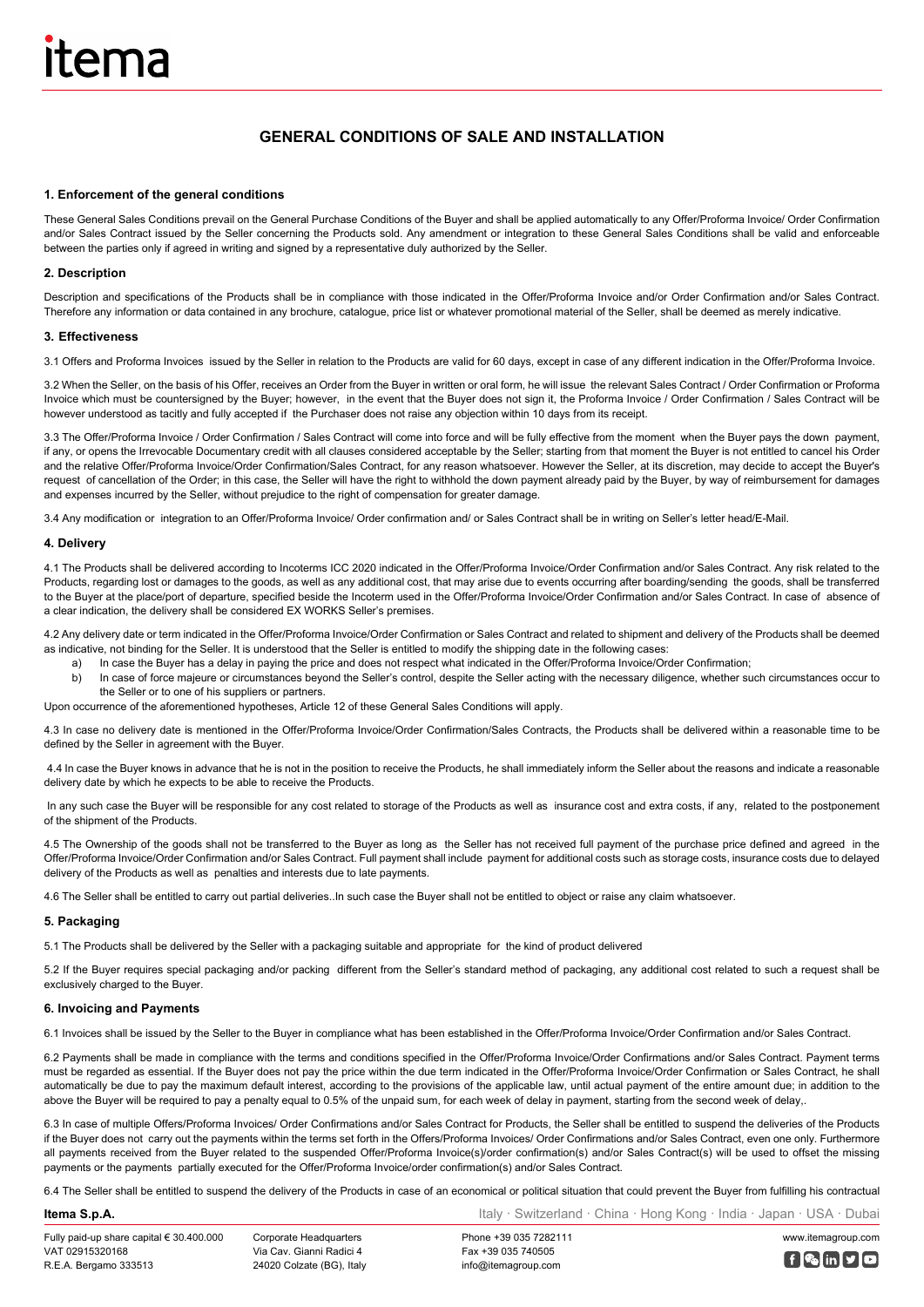duties within the agreed terms. Such a condition could be receivership or bankruptcy of the Buyer as well as any other situation that may put the Buyer in the position not to be able to fulfill his contractual obligations.

6.5 All payments in favour of the Seller are to be made net of any bank cost, stamp duty or other type of deduction levied on the payment by the Buyer. In case the full amount is not received by the Seller, the deducted amount will be – at discretion of the Seller and on the basis of the applicable law - charged to the Buyer..

6.6 Any technical or commercial problem related to the Products and/or any delay in delivery of the Products shall not entitle the Buyer to delay or not effect the payments due to the seller.

# **7. Prices**

7.1 The sales price for the Products is fixed and defined in the Offer/Proforma Invoice/ Order Confirmation and/or Sales Contract

7.2 Any claim or controversy shall in no case give the Buyer the right to delay or suspend or omit the payment or to reduce the sales price.

7.3 The prices indicated by the Seller in the Offer/Proforma Invoice/Order confirmation and/or Sales Contract are based on the values of wages, parts/accessories and raw materials in force at the time of conclusion of the Offer/Proforma Invoice/Order Confirmation and/or Sales Contract; should they undergo unpredictable price increases as specified also at article 4.2 b), the Seller reserves the right to change the price by applying a maximum increase of 5% of the price value.

# **8. Retention of Title**

8.1 The Product shall remain property of the Seller until sales price has been fully paid by the Buyer and received by the Seller.

8.2 The Products shall not be alienated, sold or ceased in any way, neither delivered as a pledge or as warranty in general, nor constitute part of a property or possession by third parties for any reason or value until the transfer of the property to the Buyer has been completely carried out.

8.3 It is intended that, in case indicated in point 8.2, the Seller will keep the payment already received as penalty-without prejudice to any legal action and further damages claim.

#### **9. Warranty**

9.1 Unless otherwise indicated in the Offer and in the Proforma Invoice / Order Confirmation / Contract, the Seller guarantees its Products for a period of 24 months from the installation date provided that the installation has been carried out by the Seller's technical staff or by technicians authorized by the Seller. In any case the warranty period shall not be longer than 26 months from the date of CMR, B/L, AWB of the related Products. Wear and tear parts as well as consumables are excluded from any form of warranty.

"Consumable" parts, as an illustrative but not exhaustive example, are intended parts such as tapes, grippers, toothed wheels for tapes motion, blades for weft cutting, takeup roll and press-piece roll covering, lubrication oils, lamps, covering felt for tapes race, fuses, filters, temples and relevant rings, etc;

9.2 The guarantee shall not apply if the breakage/malfunction is the result of the Buyer's failure to comply with the instructions provided by the Seller, including those regarding the Buyer's site where the Product will be installed, that's to say he has not correctly fulfilled the installation, the instructions for use and maintenance indicated in the product manual, with special attention to lubrication (as an illustrative but not exhaustive example the type of oil, frequency of oil change as well as quality and frequency of change of oil filters installed on the machines, etc…)

9.3 The Seller, in order to ensure the effectiveness of the guarantee, will be entitled to check the installed machines any time without notice in order to verify both working and maintenance conditions.

9.4 The Seller's warranty is limited to replacement of damaged parts at no cost for the Buyer. Replacement of parts on the machine is to be done by the technicians of the Buyer. In any case the Seller is not obliged to replace a complete machine, only parts showing to be defective

Any intervention under warranty made by the Seller shall never mean that the warranty period is extended.

9.5 Under no circumstances can the Buyer claim for loss of production or consequential damages. The Seller shall not be liable for direct or indirect damages caused to persons, equipment or other things. Particularly, the Seller will be under no circumstances responsible if the cause of the damage is ascribable to negligence, incompetence or other causes not imputable to the quality of the Product and therefore to the Seller.

9.6 In case the Buyer operates the Products using non original components and/or spare parts (consumables, wear and tear parts, replacement parts or spare parts and so on) the warranty on the Product becomes void with immediate effect. A non original part is any part not produced, sold or delivered by the Seller or by the Seller's authorized agent. The warranty will become void also in case the Products are transferred to third parties by the Buyer, unless there is a written authorization by the Seller.

9.7 In any case all import duties, clearance costs, taxes, all other expenses and fees related to the import of products, imposed by the Authorities of the Country where the Products and/or parts are delivered, shall be at the Buyer's charge.

9.8 The Seller expressly declares that, with reference to technology parts that the Seller purchases directly from third parties (shedding mechanisms, weft feeders, heald frames, heald wires, drop wires, warp stop motion, weft stop motion, external batching units and other such parts) the technical specifications and warranty conditions are exclusively those provided by the Manufacturer of the related parts. The Buyer, therefore, expressly agrees that the full legal liability for these parts shall be the in the hands of the Manufacturer of the related parts. The Buyer waives any claim or action against the Seller regarding these technology parts.

9.9 The Products are suitable -to work according to the specifications and instructions given by the Seller. Particularly, as far as the electric and electronic components are concerned, no warranty whatsoever will be granted in the following cases:

- the supply voltage does not correspond to the nominal supply voltage of the machine
- the cause of the damages is ascribable to supply voltage sudden changes beyond the foreseen range (+/- 10% of nominal voltage)
- the cause of the damages is ascribable to an improper grounding of the machines

-the cause of the damages is ascribable to atmospheric discharges, flooding, fire or force majeure

9.10 The products are suitable to operate (mechanically as well as electronically) in a range of temperature between 10°C up to 45°C, humidity conditions between 50% to 95% relative humidity and a normal level of dust and lint. Operating the Products beyond these conditions or operating the Products in the absence of a proper dust and dirt removal system renders the warranty null and void.

9.11 Any possible declaration provided by the Seller in relation with the performances of the Product -is strictly linked with a series of factors such as, as an illustrative but not exhaustive example : the quality of the yarn being used, the quality of the warp beam preparation, the skill of the operators as well as technicians and other conditions known in the weaving industry. It is understood that above mentioned declarations, when provided by the Seller, must be considered merely indicative and, as a consequence, the

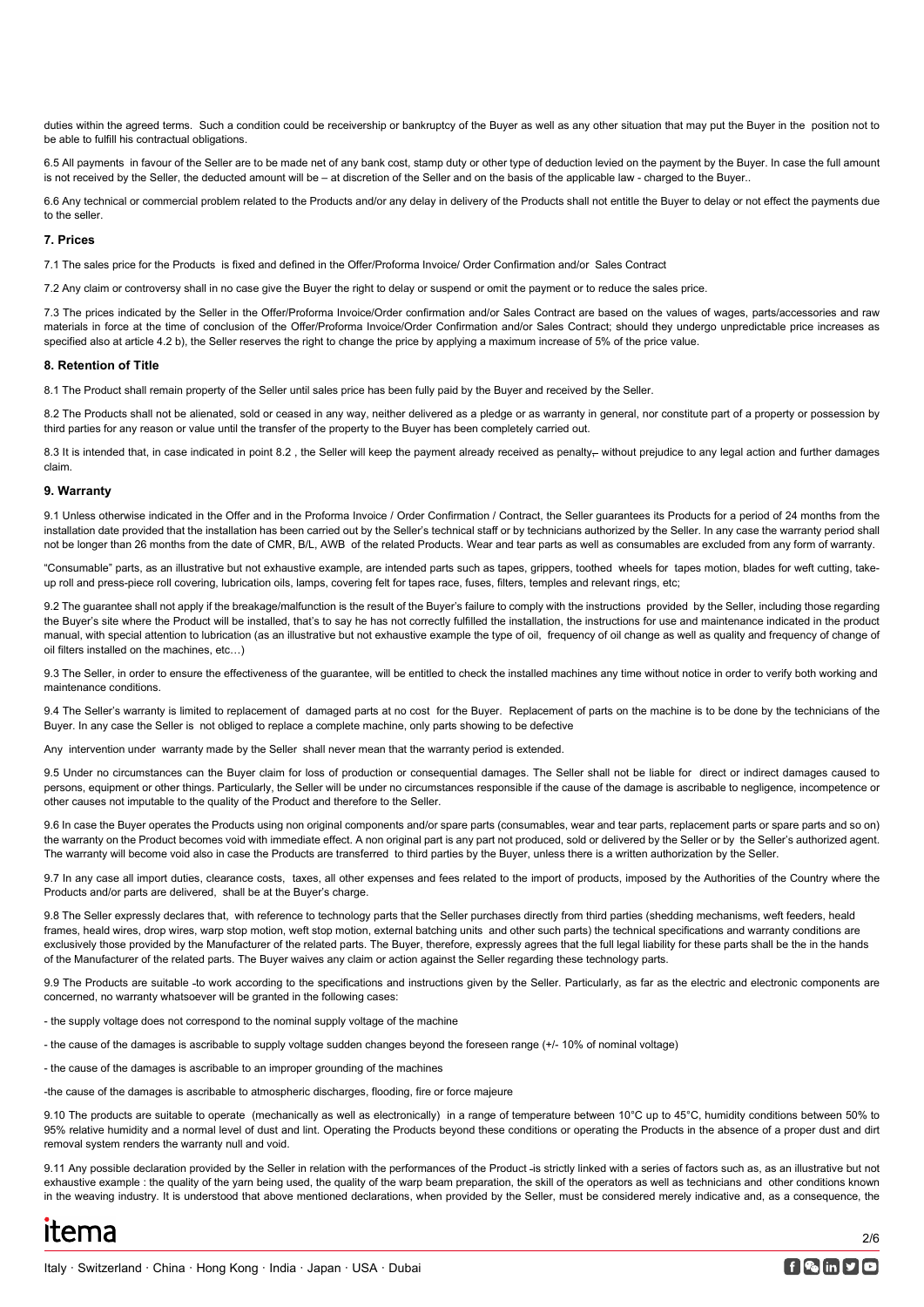Seller shall not be held responsible for any alleged poor performance or complained lower quality of produced fabric.

9.12 Above mentioned warranty (and any warranty in general) is expressly disclaimed on any part added/integrated by the Buyer as well as any part subject to retrofit or technical modification with the purpose, among others, to apply specific components for the label production.

As an illustrative but not exhaustive example, the electronic parts of the machine are excluded from the warranty in case the machine has been retrofitted or subject to modifications involving the application of specific parts by your company.

Generally speaking, in case the Seller, at his discretion and according to his own analysis, believes that the modifications carried out by the Buyer have affected or could reasonably affect the machine running, the said warranty could be disclaimed on any part of the machine sold or on the machine as a whole.

9.13 It is understood that the violation of the above indicated prescriptions, even one only, as well as of the procedure to be followed in case of claims as per following article. will involve the immediate cancellation of any warranty whatsoever as well as of any obligation of the Seller as indicated in the present conditions.

#### **10. Claims**

10.1 The Buyer shall inspect the Products immediately upon delivery at his premises. Particularly the Buyer should verify the conditions of the packing and the numerical compliance indicated in the packing list or in the transport document. In case one packing is missing or damaged, he should immediately write a note in the CMR or any ther transport document, and this document should be countersigned by the shipper. By no means is the Buyer allowed to postpone this verification

10.2 Any possible defect shall be communicated by email by the Buyer to the Seller (Quality Manager office, address quality@itemagroup.com) within 8 (eight) days from the date of arrival of the Product at the Buyer's premises, after this time no claim shall be accepted. In any case, as far as latent defects are concerned, the claim shall be submitted in writing within and not later than 8 (eight) days from the date when the defect itself has been found.

10.3 The Buyer shall in his claim describe in detail the number and type of the eventual missing Products and /or the nature of eventual defects as well as include the relevant supporting photographic evidence, in addition to the documentation accompanying the shipment, as obvious . In case the Buyer fails to file his claim within the time frame mentioned above, the Products will be considered as accepted by the Buyer and he declares to waive any claim.

The Buyer shall in his claim demonstrate the correct storage as well as the correct installation and use of the Product, in case the Product has been already installed. Any wrongful handling and storage of the Product will make the Sellers liability void.

Furthermore, the Buyer will have to put a label and keep the parts claimed as damaged at Seller's disposal; the serial number of the product and the date of replacement will have to be indicated on the label.

10.4 The Seller undertakes to make the proper check of any of the Buyer's claims. In case the Seller accepts the Buyer's claim, the Seller undertakes to make any intervention deemed necessary to settle such issue. In case the Seller can't accept the Buyer claim, the Seller will inform the Buyer in writing explaining the motivation for such refusal of claim. Furthermore the Seller is entitled to check the machines installed any time and without any notice, in order to check both the working and the maintenance conditions.

10.5 The Seller shall not be liable for damages, malfunctioning and anything else that could occur as a consequence of the use of the Products in combination with additional components – as an illustrative but not exhaustive example : machineries / equipment / accessories - not compatible with the technical specifications provided by the Seller. It is understood that, if the compatibility between its own weaving machine and a specific additional component supplied to the Buyer by a third producer is not expressly confirmed by the Seller in the Offer/Proforma Invoice/Order Confirmation or Sales Contract, the said compatibility will have to be checked by the Buyer at his charge.

The content of this subparagraph shall be considered prevalent in case of difformity with what indicated in the Offer/Proforma Invoice/Order Confirmation or Sales Contract.

10.6 In case the Buyer has filed a claim based on a false or incorrect reason, the Seller shall be entitled to claim compensation for all cost occurred to conduct the analysis of the false claim.

# **11. Product Liability**

11.1 The Seller shall not be liable for any damage, direct or indirect, caused by the Buyer, to third Parties and/or to things and/or to persons, resulting from of use of the Products. As illustrative but not exhaustive examples,such damages could be: lack of production or bad quality fabric, lack of profitability, damages to the infrastructure, to persons, production stops in the plants and any other such cases. For any such damage, The Buyer shall indemnify the Seller and deem the Seller not liable.

11.2 If a third party brings forth a claim towards one of the Parties, the said Party must notify the other one in writing.

11.3 The Seller is not deemed liable for damages to things and persons and/or malfunctioning related to use of the Products if the Buyer, while using the Products, has not observed the Seller indications related to transport (according to the agreements), installation of Products, start up of the Products, maintenance, ambient conditions and general practices known to the weaving industry..

11.4 It is understood that any limitation of liability contained in these Conditions must be intended effective except in cases of willful misconduct or gross negligence of Seller.

#### **12. Act of God**

12.1 The Seller shall not be liable for the delay in the delivery of the Products or for any breach of contract if caused directly or indirectly by:

- Act of God (such events include but are not limited to circumstances of government rules, war, rebellion, revolution, strike or other labor disputes, fire, flood, sabotage, nuclear accident, earthquake, hurricane, storm, and pandemic or epidemic conditions);

- Circumstances beyond the Seller's control, which include labor force shortage, material and parts shortage. Further the Seller shall not be liable for any delay in the delivery of the Products in case of shortage in equipment, energy, lack of means of transportation, lack of authorizations, prohibitions resulting from governmental regulations, changes in national, European or United States of America legislation, including the adoption of restrictive measures or international economic sanctions..

12.2 The Seller shall promptly inform the Buyer in writing as soon as any Act of God condition or circumstances beyond the Seller's control have ceased to occur.

12.3 With the exception of the provisions of articles 4.2, 7.3 and 20.3 of these General Conditions, the Offer/Proforma Invoice/Order Confirmation/Sales Contract will in any case be considered valid and in force and at the end of Act of God condition / circumstances beyond the Seller's control, each party is due to fulfill its obligations;. in the event that this Act of God condition / circumstances beyond the Seller's control last for more than 6 months, the Seller may decide to cancel the Offer/Proforma Invoice/Order Confirmation os Sales Contract without being responsible for any damage/costs suffered and borne by the Buyer.

# **13. Intellectual Property**

13.1 All information, technical standards, technical specifications and procedures provided by the Seller are exclusive property of the Seller. No brand, license or patent utilization or other Industrial or Intellectual Property rights, related to the technical specifications provided and to the know-how provided is granted to the Buyer..



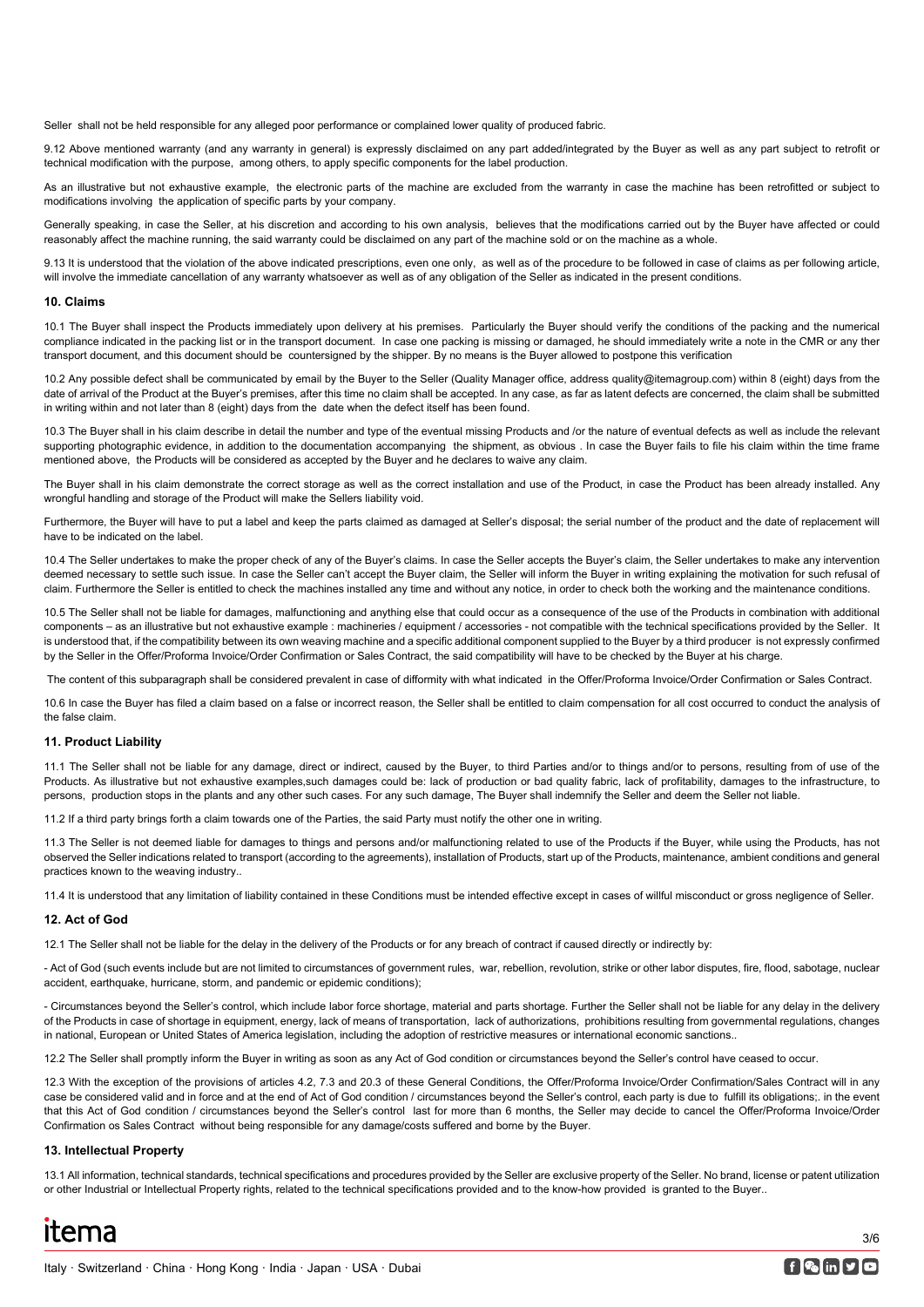13.2 The Buyer shall not use the name, the trademark and other rights related to the Intellectual Property in advertising activities without previous consent in writing by the Seller.

# **14. Confidentiality**

The Buyer and the Seller agree that each Party may disclose to the other Party confidential information related to its own activity. The parties agree to keep such information confidential and agree not to disclose such confidential information to third Parties. The use of such confidential information is allowed only for the purposes related to the purchase of Products. Upon request by the other Party any document received, holding confidential information, will be returned.

## **15. Installation and start up**

15.1 The cost of installation and start up of the weaving machines is calculated based on the Seller's actual hourly rate for normal working hours (week working days, 8 hours per day). Any over time, weekend work or work on public holidays (in the country of origin of the technician) ì will result in an extra cost to be added to the cost of installation. The Offer/Proforma Invoice/Order confirmation or the Sales Contract stipulates whether the cost of installation and start up is or is not included and indicates the related fees. Further the Buyer will pay for the return (air or road) travel cost to the Buyer's location, unless otherwise agreed in the Offer/Proforma Invoice/Order confirmation and/or in the Sales Contract.

15.2 The Buyer shall bear the cost of board and lodging of f the Seller's personnel involved in the installation and start-up except differently indicated in the Offer/Proforma Invoice/Order Confirmation/Sales Contract. The Buyer shall provide European standard food and suitable accommodations comparable with a 3 star European quality level. In certain cases this can be replaced by an agreement between Buyer and Seller with obligation for the Buyer to pay a suitable daily allowance to the Seller's personnel for each day from leaving the Seller's premises till date of leaving the Buyer's premises

Such daily allowance agreement, with the exact amount of the allowance, is to be stipulated in the Offer/Proforma Invoice/Order confirmation or in the Sales Contract

15.3 The Buyer shall in all cases bear the cost of all local transportation for the Seller's technicians. This means that the Buyer shall organize and pay for the transportation from the arrival airport to his factory location, all daily transportations to the factory and back to the hotel an,d at the end of the installation, the transportation back to the departure airport. In case the Buyer is not fulfilling this obligation, the Seller may decide to call back his personnel and not to complete the activities . In such case the Buyer will have to pay all charges a second time, including the travel cost, when conditions are such that the installation can resume according to Seller's decision. In case the Seller's personnel has to stay the night in an airport hotel, the conditions of 15.2 will apply

15.4 The Seller shall have the right to send to the premises of the Buyer the technician or free lance technician that he considers suitable to carry out the installation and start up of the delivered Machinery. The Buyer shall not raise any objection to this regard and shall accept the installation personnel selected by the Seller.

15.5 The Buyer undertakes to insure Seller's technicians while working in the Buyer's premises. Furthermore the Buyer shall provide all the required assistance and medical care in the case of injury or illness of the Seller's technician. This will include repatriation or return of the Technician to his place of residence.

15.6 The Buyer undertakes to relieve the Seller's technicians from any respomsibility for accidents towards any third party/Buyer during the activity carried out by the Seller's technicians in the Buyer's premises.

15.7 The installation and the start up of each single Machine is a 3 step process: Installation of the machine, Start up of the machine and Final acceptance test of the machine. The process of installation shall start in a reasonable time according to the Seller's decisions. In case the Offer/Proforma invoice/order Confirmation/Sales Contract declares that an acceptance certificate is to be established, the definition of such an acceptance certificate and conditions of the related acceptance procedure have to be clearly defined in the Offer/Proforma Invoice/Order confirmation or in the Sales Contract. This acceptance shall be deemed however completed although the Buyer, within 4 months from the date of delivery of the Product, has not completed the acceptance procedure for reasons beyond the Seller's control . If the Buyer refuses to carry out the acceptance procedure without sound reason or refuses to sign acceptance certificate without sound reason, the Seller will deem the acceptance to be completed and final.

15.8 The Seller's technician shall be bound to use only and exclusively original spare parts manufactured and delivered by the Seller or by the Seller's authorized representatives.

15.9 In case the Seller's technician notices the presence of non original spare parts, he shall immediately inform both the Buyer and the Seller in writing, informing in detail on the non original part. The report shall be sent at once to the Seller and to the Buyer.

15.10 After sending the report, the technician shall wait for the Seller's decisions on continuation of installation and start up as well as on the repercussions for the warranty on the machinery.

15.11 Before the Seller can plan or start any installation work, the Buyer has to confirm to the Seller that the product has been unpacked, placed on the floor, levelled, connected to power, complete with auxiliary equipment, such as Jacquard and Jacquard Gantry installed, if any, and that the factory has enough electrical power to allow the start up of the Product. Otherwise, the Seller has the right to refuse the installation of the Machines.

# **16 Regulations valid in the country where the Product is to be installed**

Before signing the Offer/Proforma Invoice/Order confirmation and/ or Sales Contract the Buyer has to make the Seller aware of any special requirements related to safety and any other regulations related to installation and operation of the Product. Safety devices shall be supplied as indicated by the Buyer.

Any other safety devices deemed necessary after the signature of acceptance of the Offer/Proforma Invoice/Order Confirmation and/or Sales Contract, shall be delivered only if the Buyer agrees to pay AN extra PRICE for these products, not listed in the Offer/Proforma Invoice/Order Confirmation/Sales Contract, as well as for their installation.

# **17. Final configuration of Product(s)**

The configuration of the products sold and confirmed in the Offer/Proforma Invoice/Order confirmation and /or Sales Contract is final. The Seller is not obliged to accept modifications to the configuration of Product(s) sold. However the Seller may consider accepting minor changes to the configuration provided the changes are communicated in writing to the Seller at least 10 weeks before the scheduled delivery time. After that date any change to the configuration of Product(s) sold becomes impossible. In all cases any additional cost resulting from the change in configuration will have to be borne by the Buyer.

# **18. Safety and D.Lgs 231/2001**

18.1 The Buyer is fully aware of the attention given by Itema to safety and to labour and environmental laws in force. To this purpose, and with specific reference to start up phase (independently from the subject who will carry it out) - The Buyer undertakes to enforce all appropriate measures to prevent, eliminate and in any case limit the environmental impact and the risks for the involved personnel (for safety and labour rights). To this regard, whenever necessary and except for the case of installation made at his own care, the Buyer is available to accept and fill in the related documentation provided by Itema or by the technician in charge for the job. The Buyer - except for the case of installation made at his own care – undertakes to provide all information needed in order to protect health and safety of the personnel who has to intervene at the Buyer's site for installation and startup / maintenance of the machines. This information includes, among others, the prevention and protection measures adopted as well as emergency measures. Before starting work, the Buyer will have to indicate the reference people in order to: - Define the safety measures to reduce interference risks- Any possible need that could arise during the intervention. The Buyer also agrees to provide adequate safety levels in his own plants and to report any anomalous situation that could lead to a

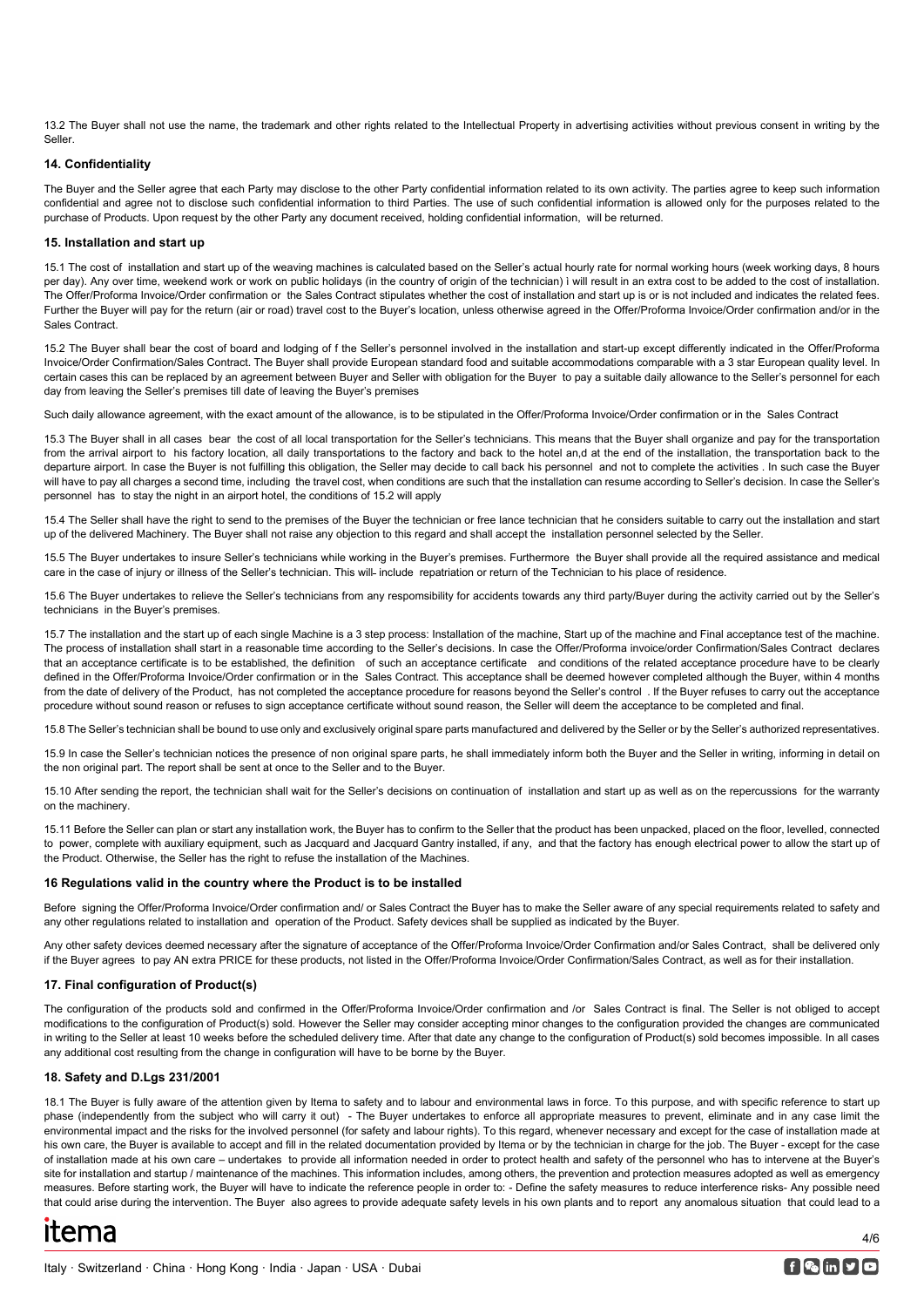reduction in health and safety conditions during activities. The exchange of information, as well as activities of cooperation and coordination, are documented by the subscribtion of the proper minutes (PAS 08/01). Furthermore, the document PAS 08/02 is attached for your convenience.

18.2 The Buyer declares to be aware of the principles and rules imposed by Legislative Decree 231/2001, which regulates the "Discipline of the administrative liability of legal persons, companies and associations, including those without legal personality", observed by the Seller also through the adoption of a Code of Ethics, containing the principles and rules of its own business, and an organization, management and control model, containing the rules adopted to prevent the commission of the offenses stated in the said Decree.

The Purchaser also declares to respect, in general, the rules contained in Legislative Decree 231/2001 and undertakes to refrain from any conduct contrary to it. The commission of offenses provided for in the aforementioned Legislative Decree no. 231 8th June 2001 will constitute a serious breach and will give the Seller the right to cancel the Offer / Proforma Invoice / Order Confirmation or terminate the sales contract with immediate effect and by simple written communication, without prejudice to compensation for any damage caused.

# **19. Privacy Law**

Personal data will be processed by the Seller in accordance with EU Regulation no. 679/2016 as well as with Legislative Decree 10th August 2018, n. 101, containing the provisions for regulatory compliance of national legislation with the principles of the aforementioned European Regulation. To this purpose, the Privacy Policy of Itema SpA is attached.

## **20. Export compliance**

20.1 Buyer acknowledges and agrees that any delivery of Product made by the Seller is subject to compliance with all applicable export control and sanctions laws and regulations ("Export Control Laws"). Under the Export Control Laws, any goods supplied by the Seller may not be, directly or indirectly, transferred to any entity or person with whom it is prohibited to entertain a commercial relationship under U.S., UN, UK or EU legislation or pursuant to an order by any competent authority ("Designated Party" and, collectively, "Designated Parties")

20.2 Buyer shall be fully liable to Seller for any consequence arising from the violation of any applicable export control regulations, including but not limited to the unlawful diversion of use of the Products and/or to the use of the products resulting in making economic resources available to any Designated Parties. Should the Buyer fail to comply with the obligations set forth in this Article, the Seller shall have the right to cancel the Offer/Proforma Invoice/Order Confirmaton or Sales Contract issued in favour of the Buyer with immediate effect and without notice and claim for damages.

20.3 The Buyer acknowledges and accepts that any obligation of the Seller as per Offer/Proforma Invoice/Order confirmation/Sales Contract is subject to compliance with all applicable laws and regulations related to control and sanctions on national exports, EU and United States, in force at that time; the Seller reserves the right, with prior notice and without liability, to suspend, revise, renegotiate, terminate any obligation set out in the Offer/Proforma Invoice/Order Confirmation/Sales Contract, that should result temporarily or definitively hampered, unreasonably difficult or commercially uneconomic due to any of above-mentioned laws or regulations and/or their further application and interpretation.

## **21. Applicable law and Jurisdiction**

21.1 These General Sales Conditions and the related Offer/Proforma Invoice/Order confirmation or Sales Contracts are governed by the Italian Law. Any dispute concerning the application and interpretation of the present document shall be referred to the exclusive jurisdiction of the Court of Bergamo, Italy, or, at the discretion of the Seller, the Court of the Buyer.

21.2 These General Conditions are governed in Italian language notwithstanding any translation in a different language. In case of discrepancies between the Italian and the translated version, the Italian version shall prevail and the Italian version is the only official version to be used to interpret these present General Conditions.

21.3 The application of the United Nations Convention on Contracts for the International Sales of Goods (CISG -1980, Vienna) is expressly excluded.

#### **The Buyer**

In compliance with articles 1341 and 1342 of the Italian Civil Code, the Buyer specifically approves the following clauses: 1 Enforcement of the general conditions, 2 Effectiveness, , 4 Delivery, 6 Invoicing and Payments, 7 Prices,9Warranty, 10 Claims, 11 Product Liability, 12 Act of God, 13 Intellectual Property, 15 Installation and start-up, 18 Safety and D.Lgs 231/2001,19 Export compliance, 20 Applicable Law and Jurisdiction.

**The Buyer**

5/6